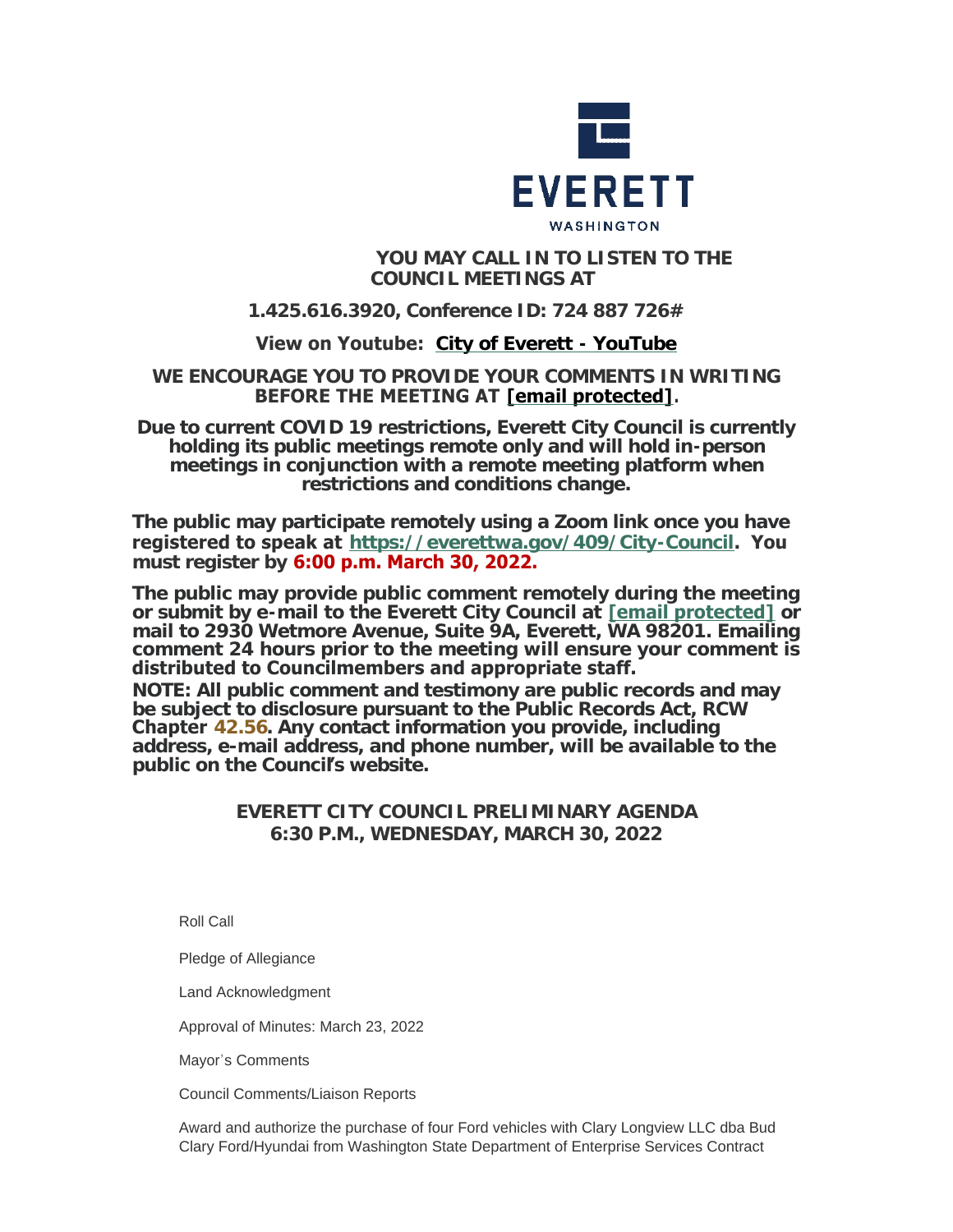#05916/COE #2018-117.

Documents:

[Vehicle Replacement.pdf](https://www.everettwa.gov/AgendaCenter/ViewFile/Item/13563?fileID=80741)

Administration Update on prior business

City Attorney

Public Comment

CONSENT ITEMS:

(1) Adopt Resolution authorizing claims against the City of Everett in the amount of \$1,545,473.57 for the period of March 12, 2022 through March 18, 2022.

Documents:

[res-79.pdf](https://www.everettwa.gov/AgendaCenter/ViewFile/Item/13526?fileID=80083)

(2) Adopt Resolution authorizing payroll claims against the City of Everett in the amount of \$4,549,017.74 for the period ending March 12, 2022.

Documents:

#### [2022 Resolution for Payroll Pay Period 06.pdf](https://www.everettwa.gov/AgendaCenter/ViewFile/Item/13527?fileID=80084)

(3) Authorize the Mayor to sign the Agreement for Transit Education and Field Trip Program with Imagine Children's Museum in the amount of \$24,000 annually.

Documents:

## [2022-2024 ICM Agreement.pdf](https://www.everettwa.gov/AgendaCenter/ViewFile/Item/13528?fileID=80085)

(4) Authorize the Mayor to sign the Water Quality Combined Financial Assistance Agreement with the Washington State Department of Ecology in the amount not to exceed \$255,153.

Documents:

[DOE-SMAP Financing .pdf](https://www.everettwa.gov/AgendaCenter/ViewFile/Item/13529?fileID=80086)

(5) Approve the Mayor's acceptance of a \$11,494 bequest from the Katherine Huffendick Charitable Trust for the Fund for the Animals (Fund 151).

Documents:

[Donation from Katherine Huffendick Charitable Trust to the Animal](https://www.everettwa.gov/AgendaCenter/ViewFile/Item/13562?fileID=80100)  Shelter.pdf

(6) Award and authorize the Mayor to sign contract for Request for Proposal #2021-090 General RFP for Parks Partnerships for concession services at Phil Johnson Ballfields to Schnack Shack LLC.

Documents:

[Schnack Shack Contract.pdf](https://www.everettwa.gov/AgendaCenter/ViewFile/Item/13530?fileID=80087)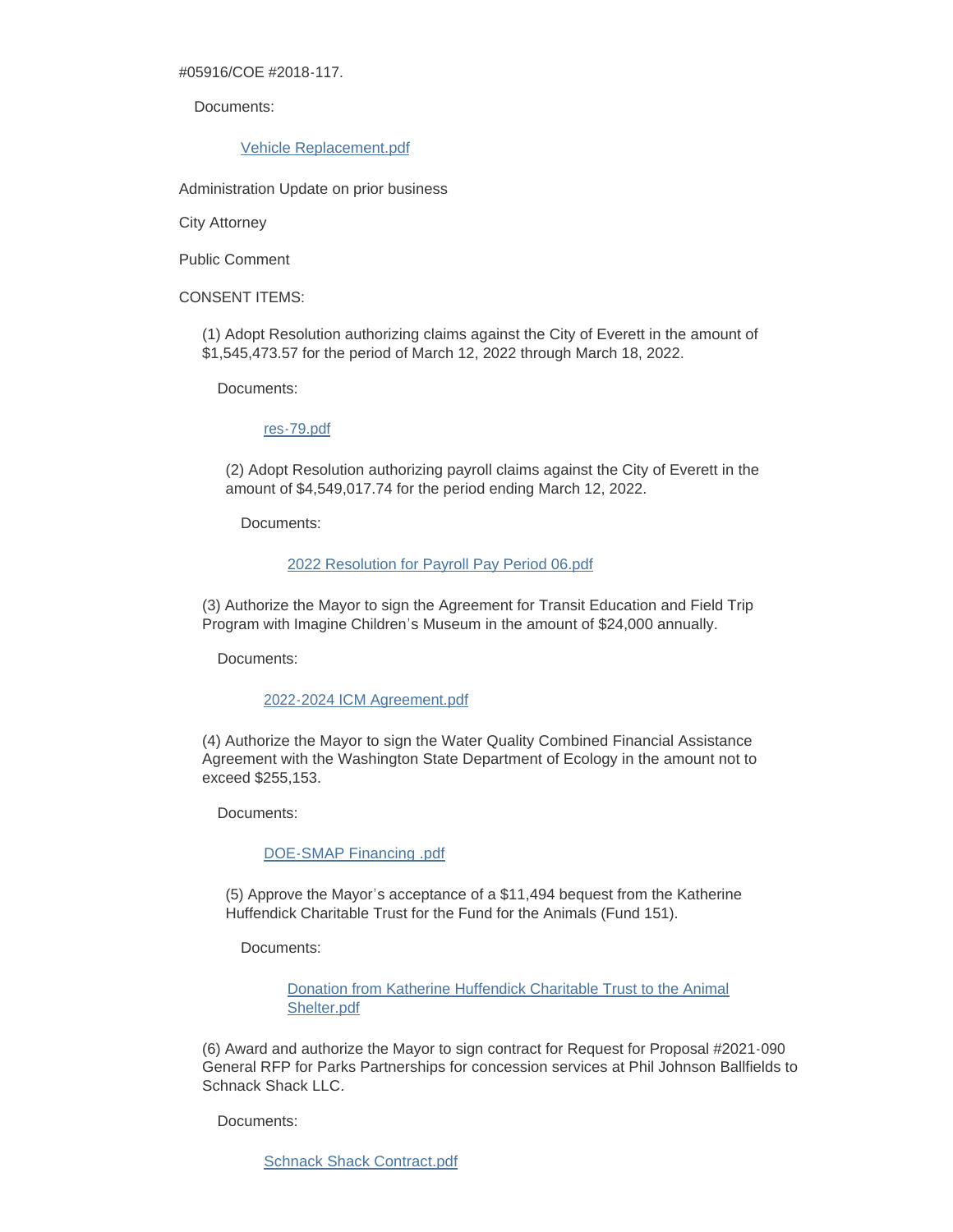(7) Adopt a Resolution declaring 1,360 feet of 12-inch SDR9 Ductile iron pipe Size HDPE surplus and authorizing sale to the Port of Everett for the amount of \$47,287.20, plus Washington state sales tax.

Documents:

[Surplus Pipe.pdf](https://www.everettwa.gov/AgendaCenter/ViewFile/Item/13531?fileID=80088)

(8) Authorize the Mayor to sign the Memorandum of Understanding establishing the Everett Police Department as a member agency of the WSP Interagency Bomb Squad.

Documents:

[WSP Interagency Bomb Squad .pdf](https://www.everettwa.gov/AgendaCenter/ViewFile/Item/13532?fileID=80089)

Schnack Shack Contract.pdf

## PROPOSED ACTION ITEMS:

(9) CB 2203-09 – 2nd Reading - Adopt an Ordinance creating a Special Improvement Project entitled "41st Street to Rucker Avenue Corridor Phase 2" Fund 303, Program 123 and repealing Ordinance No. 3836-21. (3rd and final Reading on 4-6-22).

Documents:

#### [CB 2203-09 41st St to Rucker Ave Cooridor Phase 2.pdf](https://www.everettwa.gov/AgendaCenter/ViewFile/Item/13533?fileID=80090)

(10) CB 2203-10 – 2nd Reading - Adopt an Ordinance creating a Special Improvement Project entitled "WFP Phase 2 Capital Upgrades" Fund 336, Program 021. (3rd and final Reading on 4-6-22).

Documents:

## [CB 2203-10 WFP Phase 2 Capital Upgrades-PDF.docx.pdf](https://www.everettwa.gov/AgendaCenter/ViewFile/Item/13534?fileID=80091)

#### PUBLIC HEARING:

(11) Authorize the Mayor to sign the Community Solar property lease with Snohomish County PUD in the form substantially provided.

Documents:

#### [Comm Solar.pdf](https://www.everettwa.gov/AgendaCenter/ViewFile/Item/13535?fileID=80718)

ACTION ITEMS:

(12) Authorize city staff to apply for and the Mayor to approve and sign all documents relating to the 2023 Congressionally Directed Spending and all documents related to acceptance of the grant.

Documents:

## [2022 CDS Earmarks Grant Application Approval Form.pdf](https://www.everettwa.gov/AgendaCenter/ViewFile/Item/13536?fileID=80093)

(13) Authorize city staff to apply for and the Mayor to approve and sign all documents relating to the 2022 Low-no and 2022 Bus and Bus Facilities for \$16,575,000 and all documents related to acceptance of the grant.

Documents: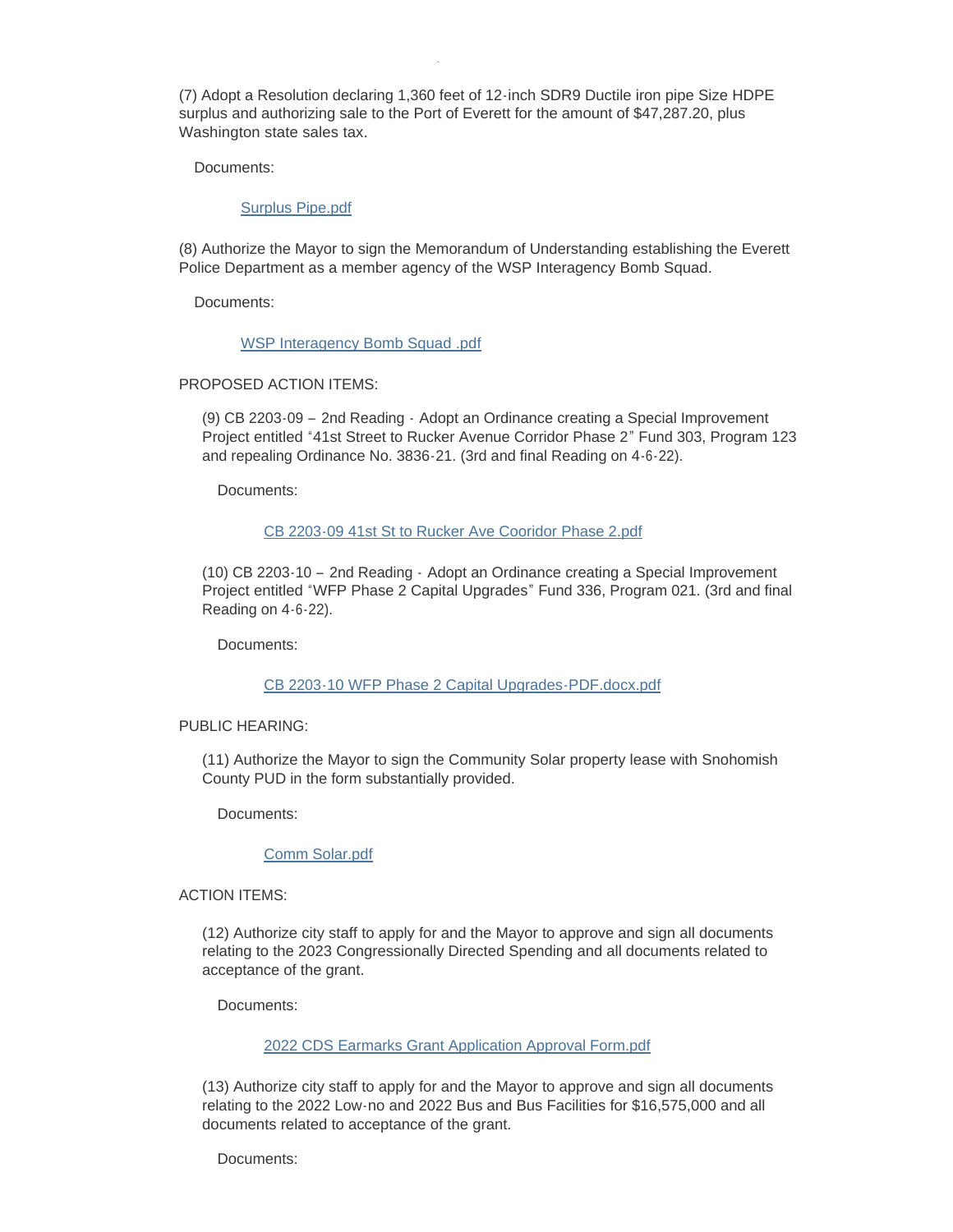#### [2022 Low-No Grant Application Approval Form.pdf](https://www.everettwa.gov/AgendaCenter/ViewFile/Item/13537?fileID=80094)

(14) Reject MSI claim of error, accept the MSI bid, and award the contract for Evergreen Pump Station Modifications to MSI in the amount of \$4,863.152.90, and, in the case of MSI failure to execute the contract as required, authorize Mayor (1) to accept Alia bid and award contract to Alia in the amount of \$5,480,782.29 and (2) to take all necessary steps to enforce MSI's bid bond.

Documents:

[EPS Award\\_ PDF.pdf](https://www.everettwa.gov/AgendaCenter/ViewFile/Item/13538?fileID=80095)

(15) Adopt Resolution approving the City of Everett 2022 Surface Water Comprehensive Plan.

Documents:

[2022 Surface Water Comp Plan Update Resolution.pdf](https://www.everettwa.gov/AgendaCenter/ViewFile/Item/13539?fileID=80096)

(16) Adopt Resolution establishing the City Council Rules of Procedure for the conduct of Council and repealing Resolution No. 7719.

COUNCIL BRIEFING AGENDA: (These items come before the City Council serving as a Council Committee of the Whole and are likely to be scheduled at a future meeting.)

(17) This item has been pulled - Economic Development Strategy 2022 – 2025.

Documents:

[Econ Dev.pdf](https://www.everettwa.gov/AgendaCenter/ViewFile/Item/13541?fileID=80098)

(18) CB 2203-11 – 1st Reading – Adopt the Proposed Ordinance approving the appropriates of the 2022 revised City of Everett Budget and amending Ordinance No. 3838-21. (3rd and final reading on 4-13-22).

Documents:

[CB 2203-11 2022 Budget Amendment 1.pdf](https://www.everettwa.gov/AgendaCenter/ViewFile/Item/13542?fileID=80099) [2022 BA1 03-30-22.pdf](https://www.everettwa.gov/AgendaCenter/ViewFile/Item/13542?fileID=80719)

Executive Session

Adjourn

[Everett City Council agendas c](http://www.everettwa.gov/citycouncil)an be found, in their entirety, on the City of Everett Web Page at www.everettwa.gov/citycouncil.

Everett City Council meetings are recorded for rebroadcast on the [Everett Channel](http://wa-everett.civicplus.com/408), Comcast Channel 21 and Frontier Channel 29, at 12:00 p.m. on Monday and Tuesday; 2 p.m. and 7:00 p.m. Thursday; 7 p.m. Friday and Sunday; 10:00 a.m., Saturday.

The City of Everett does not discriminate on the basis of disability in the admission or access to, or treatment in, its programs or activities. Requests for assistance or accommodations can be